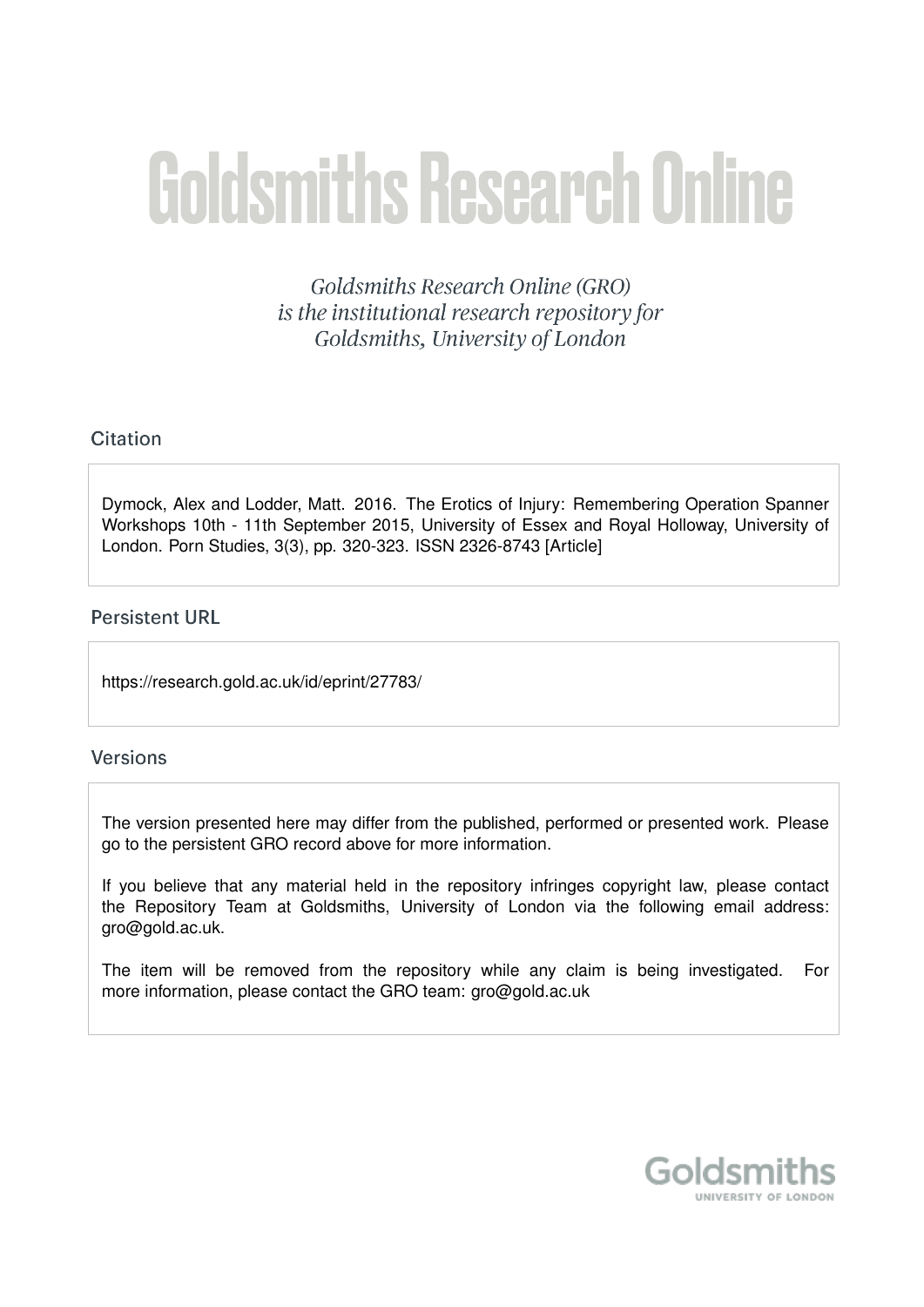#### **FORUM ARTICLE**

# **The Erotics of Injury: Remembering Operation Spanner Workshops 10th - 11th September 2015, University of Essex and Royal Holloway, University of London**

**Corresponding author:** Alex Dymock, Royal Holloway, University of London **Phone:** 01784276682

**Address:** School of Law, Arts Building, Royal Holloway University of London, Egham Hill, Egham, Surrey, TW20 0EX

**Email:** alex.dymock@rhul.ac.uk

**Corresponding author:** Matt Lodder, University of Essex

**Phone:** 07717 000 956

**Address:** School of Philosophy and Art History, University of Essex, Wivenhoe Park, Colchester, Essex CM6 3TT

**Email:** mlodder@essex.ac.uk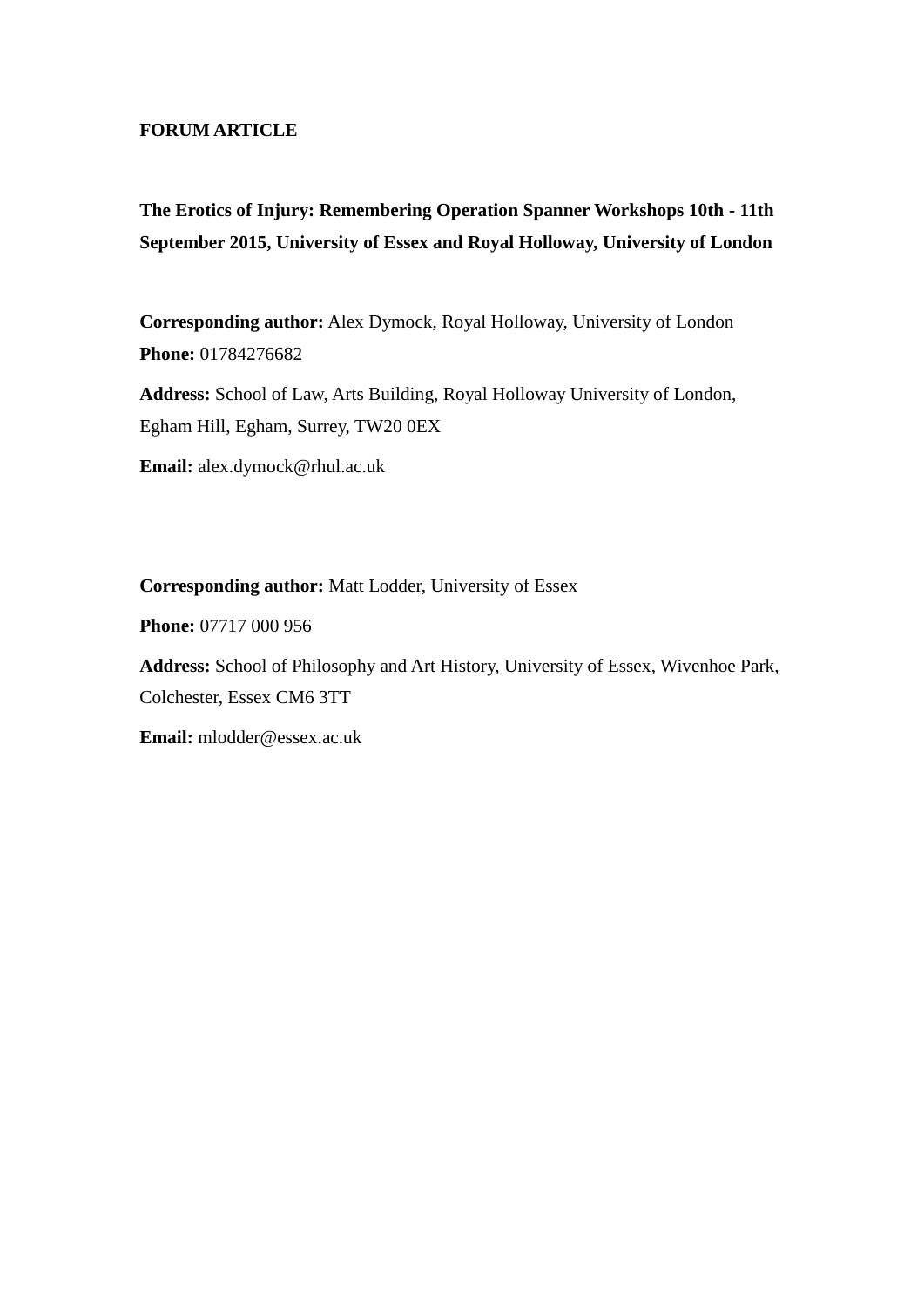February 2017 will mark the  $20<sup>th</sup>$  anniversary of the 1997 European Court of Human Rights' judgment in the case of Colin Laskey, Roland Jaggard and Tony Brown v United Kingdom, ending the legal appeals for the defendants in *R v Brown* [1994]. A group of men were convicted of assault occasioning actual bodily harm for engaging in 'extreme' sadomasochistic sex acts. None of the 'victims' of the 'assaults' were themselves the complainants, and in fact gave evidence of their consent to the acts. Moreover, the activities were undertaken in private without causing any lasting injury. An undercover Manchester Metropolitan police investigation of 1987 called Operation Spanner uncovered video evidence of the incident and the CPS made the decision to prosecute the assailants. ('An internal rumour' explains Michael Hames of the Vice Squad in a style all too typical of his profession, 'claimed the job was called Spanner because when you looked at the evidence, your nuts tightened' (Hames 2000, 160).

While legal scholars have interrogated the judgment in exhaustive detail, focusing on the deployment of consent, recklessness and the legality of sexual pleasure, a major interdisciplinary project that examines the wider and longstanding impacts of Spanner and the judgments has not yet been undertaken. The ruling was affected by and had wide-ranging impacts on culture, LGBTQ history, and the relationship between sexuality and criminal justice more broadly, and its shockwaves continue to be felt today.

As scholars working at the intersection of visual cultural studies, the histories of sexuality and subcultures, as well as criminology and law, we feel that a timely, collaborative intervention to examine the broader impacts of Spanner, and commemorate its landmark importance for LGBTQ history, was long overdue. To commence this research, we staged two one-day workshops in September 2015 at the University of Essex and Royal Holloway, University of London (funded by a University of Essex Humanities Research Seedcorn Award) to mark the beginning of this major project. The convenors intended that these intensive one-day workshops would facilitate discussion to determine the direction of a series of fundable research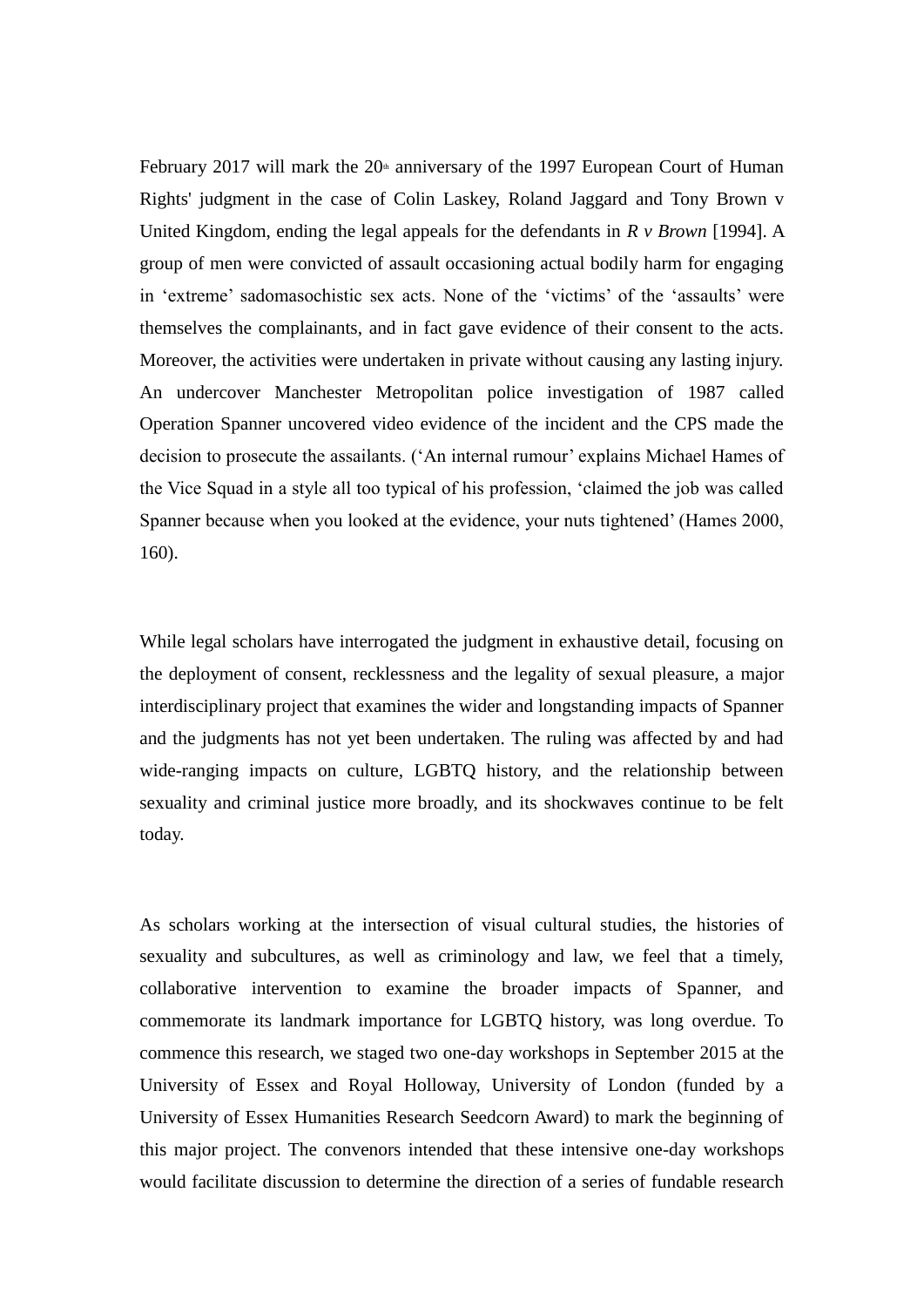projects and outputs, and bring together an interdisciplinary cohort from the arts, humanities and social sciences working on these topics in order to lead to published and other material outcomes (of which this is the first) and establish a landscape for future research.

#### **Operation Spanner and 'Ars Erotica'**

The workshop opened with an impassioned account of the historic contexts of the Spanner arrests and the response from within the leather and BDSM communities from Kellan Farshea, activist and founder of the Spanner Campaign in 1992 and the SM Pride marches that took place in London every year up to 2000. These oral histories and activist accounts are entirely missing from the current literature on Spanner. And yet, as Farshea articulated, taking them into account is vitally necessary to fully understand the cultural contexts to the case and its consequences. Farshea's story was one primarily of, at least initially, a group perceived as (as he put it) 'dangerous, politically suspect … perverts and maladjusted monsters', alienated from mainstream LGBTQ activist communities. As he made clear, it was felt that the actions and desires of SM practitioners were detrimental to their wider causes to, for example) normalize same-sex relationships in the contexts of legal and civil discourse. Nevertheless, Farshea and others would go on to rally a broad base of support from across the activist spectrum, and stage a campaign for justice which continues to the present day in the form of the Spanner Trust.

These historical dichotomies between dueling conceptions of political strategies, sexual norms, freedom and desire in the contexts of power relations have come to shape the entire project, as we seek to place Spanner and its legal and cultural dimensions (as well as our sense of the case's relevance for historic and contemporary problems of autonomy, consent, sexuality, bodily integrity, etc.), into a larger project tentatively entitled 'The Erotics of Injury'.

Framed by the Foucauldian dichotomy of 'ars erotica' (where 'truth is drawn from pleasure itself, understood as a practice and accumulated as experience') as opposed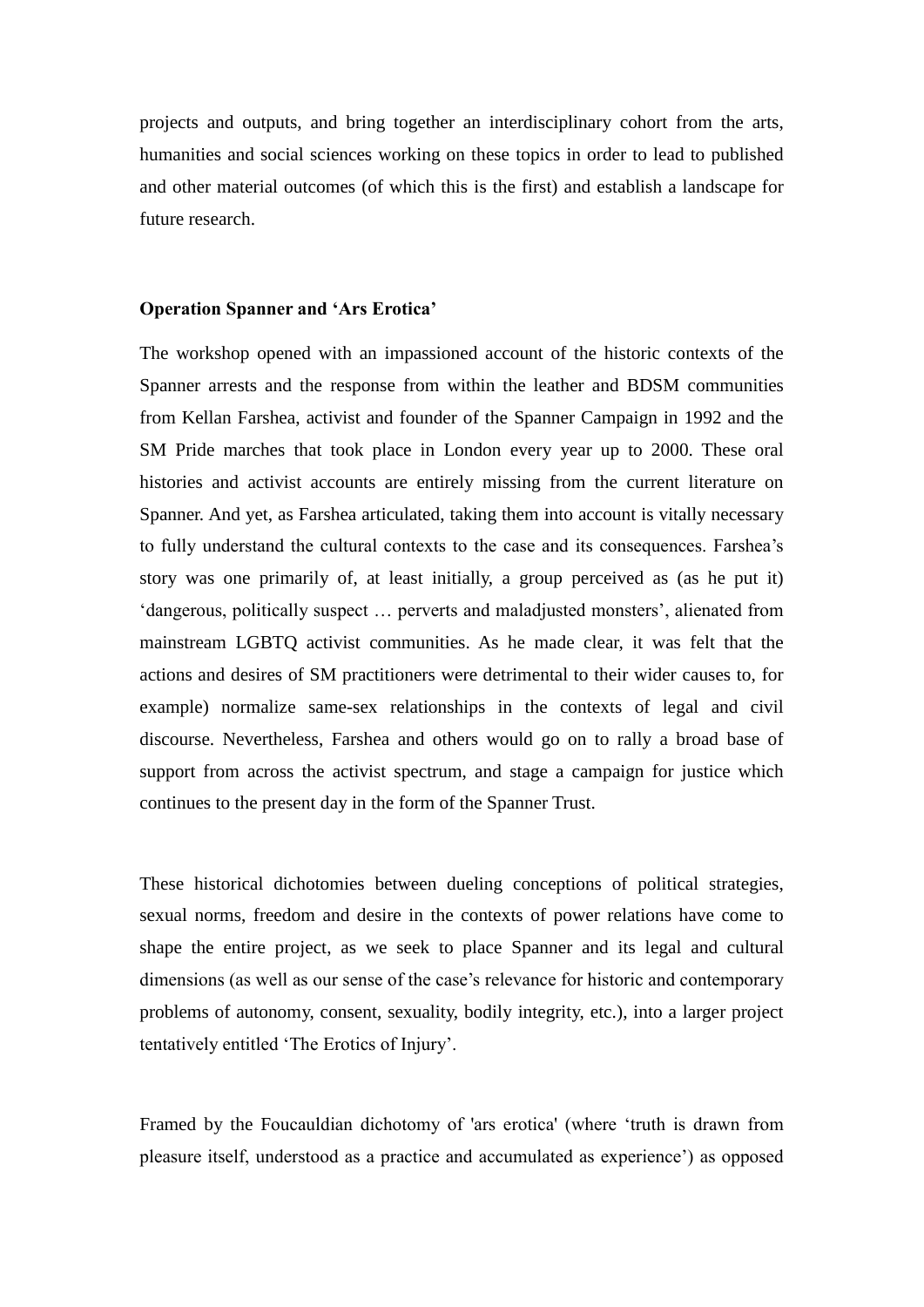to 'scientia sexualis' ('procedures for telling the truth of sex which are geared to a form of knowledge-power' (Foucault 1978, 57-58)); and inspired in part by Romana Byrne's concepts of 'aesthetic sexuality' and sadomasochism as 'anti-aesthetic theatre', we will seek to analyse the 'problem' of Spanner and its turbulent legacies in ways which take into account, as Byrne has it, via Baudrillard, 'language, sex, and affect' (Byrne 2013, 136), and the fact that 'incorporated into ritual, the body assumes an aesthetic, decorative character, becoming a means of signification but not of resemblance, representation or revelation'. Crucially, the project will also puncture current debates in cultural criminology concerning the 'criminalisation of culture' (see eg. Presdee 2000), and the extent to which criminal law in England and Wales can accommodate bodily practices and expression that fail to conform to current perceptions of 'truths' surrounding their meaning for participants.

The ars / scientia dichotomies are neatly illustrated in the very logic of the case: Lord Templeton declared in his dismissal of the *Brown* appeals that 'pleasure derived from the infliction of pain is an evil thing. Cruelty is uncivilised'. Nevertheless, employing the concept of 'ars erotica' is not new to the study of sadomasochism. Andrea Beckmann's ethnographic study of sadomasochistic subcultures in London published under the title, *The Social Construction of Sexuality and Perversion: Deconstructing Sadomasochism* (2009), grapples with the oppositional relationship between 'sexual technologies' and 'ars erotica' and how this dichotomy maps onto broader questions of leisure, labour and political economy. Beckmann's urgent paper at the workshop demanded that we further interrogate how leisure, 'work' and temporality are constructed in the context of sadomasochism, drawing on the discourses of her participants. Other presentations on this theme, such as Sara Mohammadzadeh's paper on 'dirty research' demonstrated the complexities and vulnerabilities associated with working in this field, while Itziar Bilbao Urrutia presented as an artist-practitioner on the resonances of Spanner for artistic labour in performance, and how gender impacts cultural fears surrounding the dangerousness of artistic and sexual labour even several decades after the ICA was cancelling performances in the wake of the *Brown* ruling. Drawing on the experiences of Alan Oversby, a professional tattooer and piercer who worked under the pseudonym Mr Sebastian and who was one of the Spanner arrestees to face charges, Matt Lodder's paper accentuated these themes, presenting the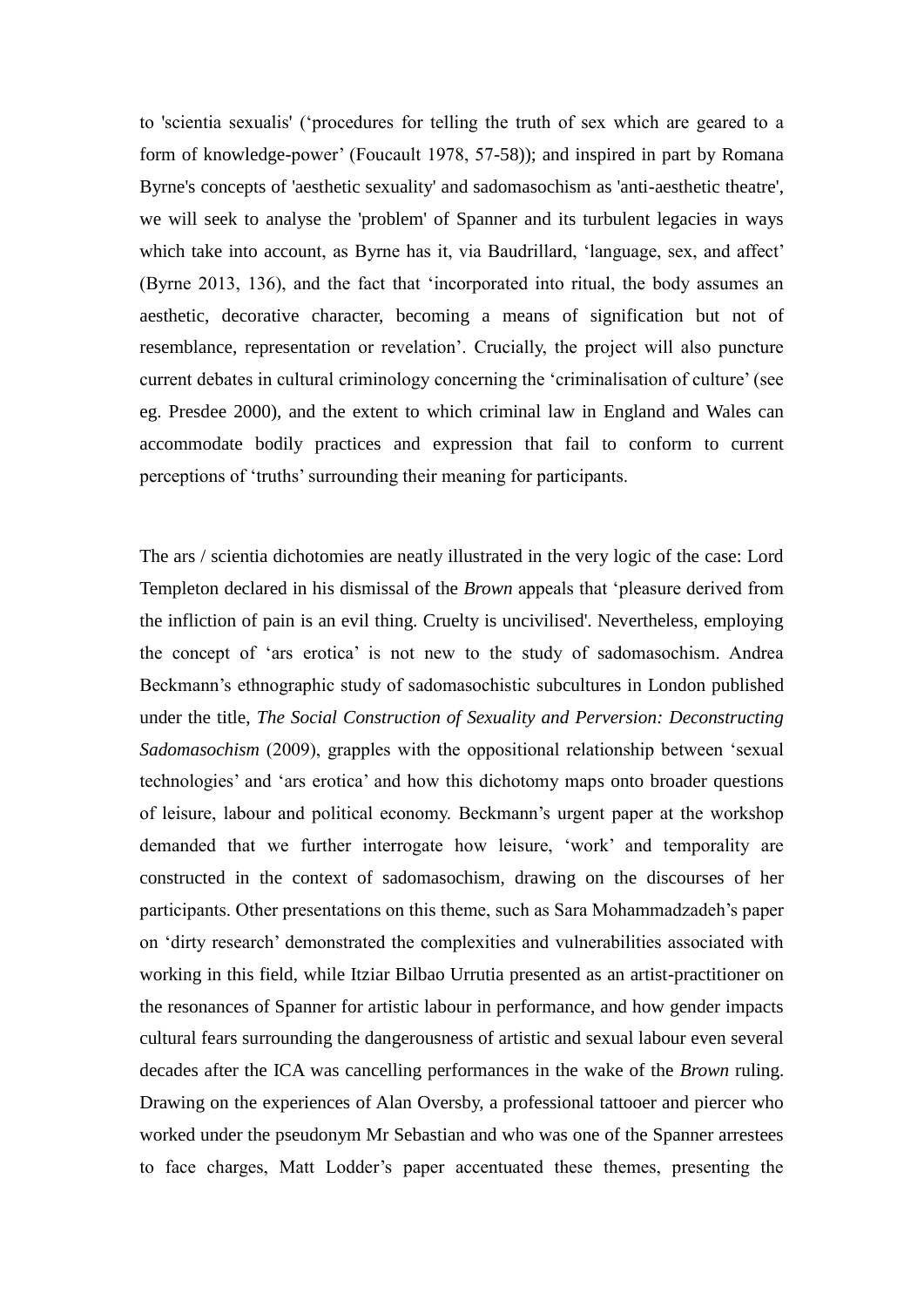problem erotic and commercial body piercing poses for the logics of the case, where stark divisions between private and public, work and pleasure, break down. Ken Plummer's illuminating historiographically-inclined keynote address at University of Essex, to cement this line of argument, mounted the provocation that in the contexts of the sexual subcultures that birthed the Spannermen, SM might be conceived of as 'serious leisure'. He suggested that, rather than drawing simply on queer and feminist theory, as SM studies is wont to do, we look back to the work of interactionists and social theorists such as Goffman to make sense of the sexual stories participants tell.

A second crucial theme emerging from the workshops on the 'criminalisation of culture' were interventions on current definitions of obscenity, extremity, and pornography, and the impact of Spanner on these definitions. Gary Needham took on these issues as they apply to the criminalisation in the 1980s through to the present day of particular forms of images in Britain, particularly in terms of the central tinderbox of the Spanner investigation: so-called 'obscene' videotapes. Kitty Stryker and Myles Jackman presented practitioner-based papers from the perspective, respectively, of porn director and obscenity lawyer, while Clarissa Smith's paper ruminated on questions of authenticity in pornography and how cultural illiteracy impacts on current obscenity law. Tanya Palmer's work also spoke to this theme, examining questions of authenticity in so-called 'rape pornography' and the implications of this for the new extension of Section 63 of the Criminal Justice and Immigration Act 2008, which criminalises images of non-consensual sexual activity. The keynote at Royal Holloway, delivered by Carl Stychin, grappled with an eternal question lawyers face: how to teach *R v Brown* to undergraduates? His paper examined how the judgment is ubiquitously encountered by law students as itself a pornographic text, serving as both a cautionary tale and prurient source of titillation. Furthermore, he questioned to what extent legal theorists also project such affects onto the judgment, no matter their perspective on the convictions.

Thirdly, and most foundationally for the future dichotomous framework of the project, speakers addressed moments of friction in legal, cultural and regulatory accounts of sexualised injury, and in areas where normative accounts of consent become complicated in their interrelations between the sensual and the legal. Paul Reynolds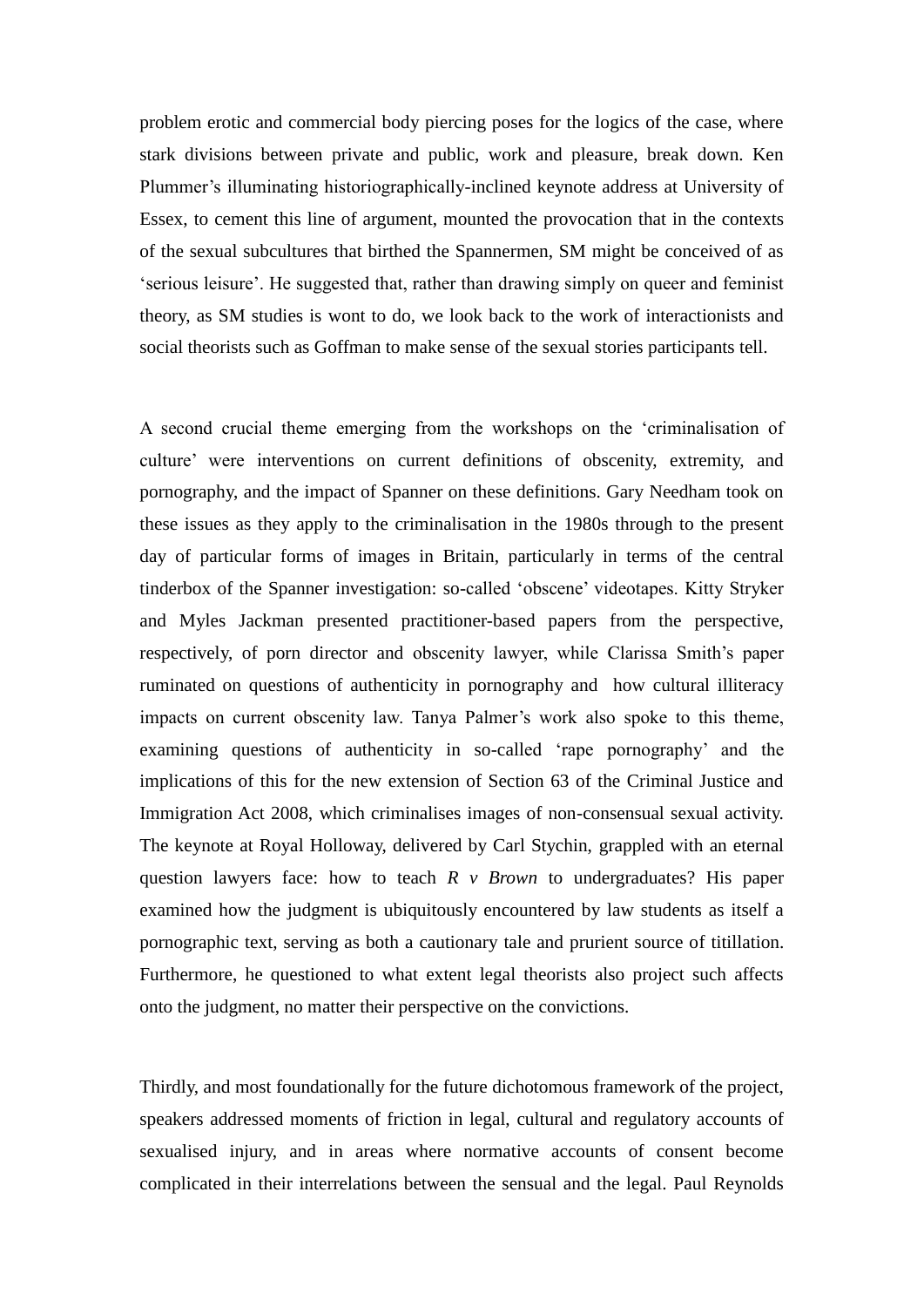considered the practical and conceptual limits of squaring a just account of consent with a legal framework which supports vulnerable individuals. Michael Perlin and Alison Lynch illustrated how the models of consent assumed and enforced by *Brown* and by similar legal frameworks abroad underpin and continue to inform regulatory and even moral/ethical accounts of sexuality amongst individuals with mental disabilities. Elsie Whittington applied similar logics to the sexual education and support of children and young people; David Gurnham discussed the cultural polarization of conceptualizing consent in legal scholarship on rape.

Specifically addressing the tensions posed by the Spanner ruling on sexual violence and activism, Alex Dymock and Alex Fanghanel presented contrasting papers on subculture and criminal justice, specifically examining how SM communities negotiate the policing of sexuality in the present day. Dymock's intervention drew on the failures in criminal justice to adequately make space for victims' experience of sexual violence in BDSM relationships, while Fanghanel presented empirical data detailing how BDSM communities mount their own self-policing strategies as an alternative to this failure.

While the workshop proved particularly illuminating for researchers working on the themes outlined above, it also demonstrated that some core questions and dichotomies surrounding Spanner remain substantially unresolved. For example, the question of 'pleasure vs danger' and its relationship with sexuality and culture, articulated so many years ago by scholars such as Carol Vance and Gayle Rubin (1984), surfaced many times in ongoing discussion, as did the question of the extent to which, in late modernity, we can fully determine distinctions between labour and leisure in contemporary representations of sexuality.

For the project leaders, the workshop reiterated that a new research agenda centred on 'The Erotics of Injury', broadly conceived, is a vital intervention for interdisciplinary sexualities scholarship in the 21st century. Spanner provides the starting point for this analysis, reflecting wider social and cultural currents surrounding the regulation of 'risk', bodily integrity and authenticity.